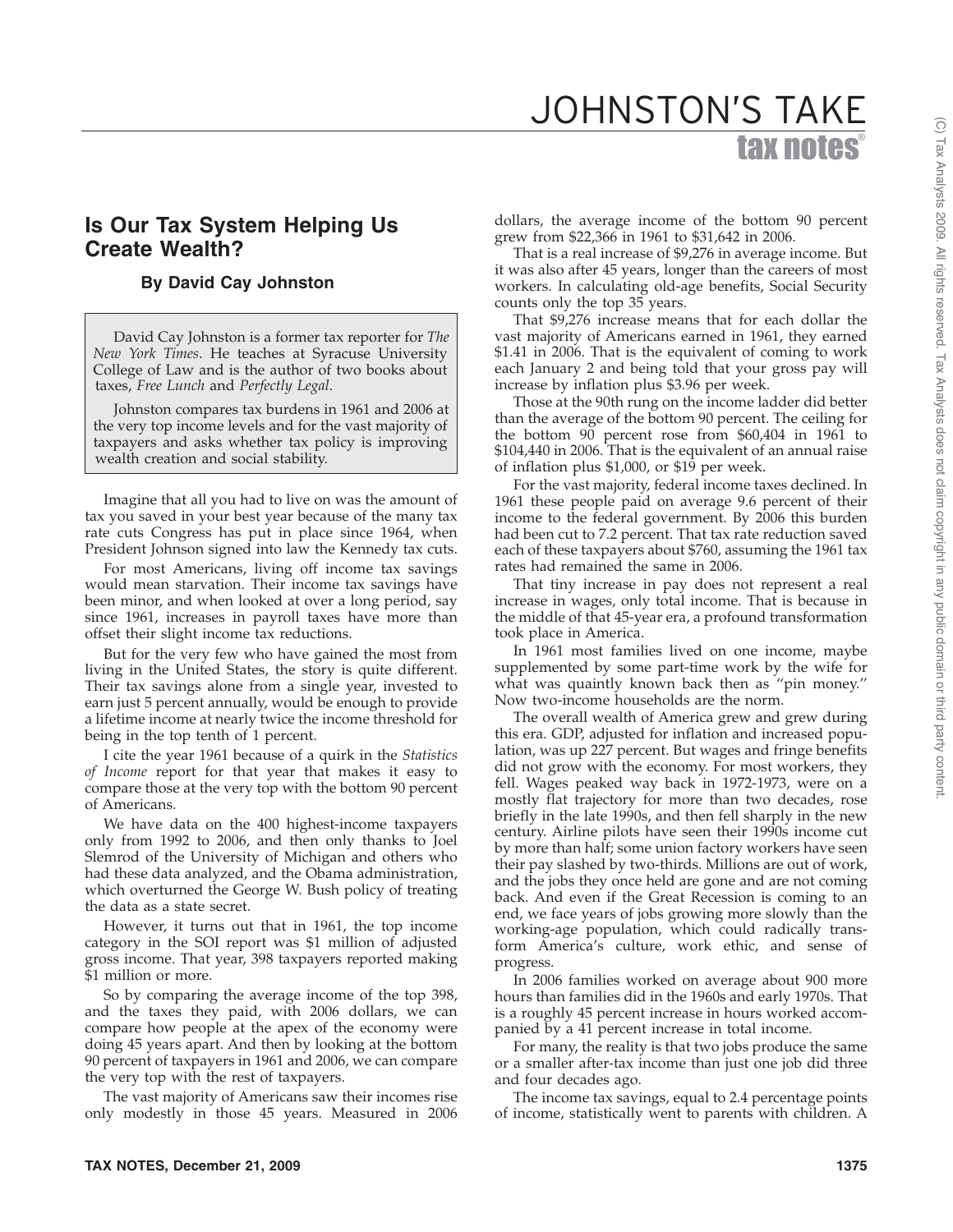| Comparing Income Growth and Income Tax Burdens in 1961 and 2006                                                      |                    |               |              |                  |         |
|----------------------------------------------------------------------------------------------------------------------|--------------------|---------------|--------------|------------------|---------|
|                                                                                                                      |                    | 2006          | 1961         | Change           | Ratio   |
| 400<br>$\mathop{\mathrm{Top}}$<br>398/<br>$\mathop{\mathrm{Top}}$                                                    | Income             | \$263,300,000 | \$13,676,287 | \$249,623,713    | 19.3    |
|                                                                                                                      | Income tax         | \$45,204,640  | \$5,800,515  | \$39,404,125     | 7.8     |
|                                                                                                                      | After-tax income   | \$218,095,360 | \$7,875,772  | \$210,219,588    | 27.7    |
|                                                                                                                      | Effective tax rate | 17.17%        | 42.41%       | $-25.2\%$ points | $-60\%$ |
|                                                                                                                      | Tax at 1961 rate   | \$111,673,263 |              |                  |         |
|                                                                                                                      | Tax savings        | \$66,468,623  |              |                  |         |
| percent<br>$\infty$<br>Bottom                                                                                        | Income             | \$31,642      | \$22,366     | \$9,276          | 1.4     |
|                                                                                                                      | Income tax         | \$2,278       | \$2,147      | \$131            | 1.1     |
|                                                                                                                      | After-tax income   | \$29,364      | \$20,219     | \$9,145          | 1.5     |
|                                                                                                                      | Effective tax rate | $7.20\%$      | $9.60\%$     | $-2.4\%$ points  | $-20%$  |
|                                                                                                                      | Tax at 1961 rate   | \$3,038       |              |                  |         |
|                                                                                                                      | Tax savings        | \$759         |              |                  |         |
| Source: IRS Statistics of Income Division for 398/400; Picketty and Saez analysis of IRS data for bottom 90 percent. |                    |               |              |                  |         |

\$500 per-child tax credit, sponsored by Republicans in Congress, was enacted in 1997 and signed by President Clinton. President Bush and Congress doubled the credit in 2001. The result was that a couple with two children who made more than \$40,000 that year paid no income taxes, while a single person who filed a simple tax return on \$40,000 of income paid almost \$5,600, or about 14 percent of their income.

During the 45 years starting in 1961, payroll taxes have gone from a minor levy to almost a sixth of wages for the bottom 90 percent of American households. This \$760 in income tax savings that the average taxpayer enjoyed in 2006 was taken back, and more, by the increased tax rates for Social Security and Medicare. Those rates rose from 3 percent withheld from pay in 1961 to 7.65 percent in 2006. Not all income is from wages, of course, but those higher payroll taxes wiped out the seeming reduction in the income tax and more.

So figure that for each dollar the vast majority had to spend after taxes in 1961, the vast majority in 2006 had that buck and four more dimes after income and payroll taxes.

And at the top? Now, that's a different story.

The average income for the top 400 taxpayers rose over the 45 years from \$13.7 million to \$263.3 million. That is 19.3 times more.

The income tax bill went up too, but only 7.8 times as much because tax rates plunged. Income tax rates at the top fell 60 percent, three times the percentage rate drop for the vast majority. And at the top, the savings were not offset by higher payroll taxes, which are insignificant to top taxpayers.

The average income tax rate for those at the top in 1961 was 42.4 percent. By 2006 it was down to 17.17 percent. Add on payroll taxes, and the 2006 rate is 17.2 percent, the same as rounding the income tax figure alone.

This combination of explosive growth in income and a 60 percent cut in effective tax rates meant that average after-tax income rose to \$210 million in 2006, compared with \$7.9 million in 1961.

That means that for every dollar those at the top had after taxes in 1961, they had \$27.70 in 2005.

During the period when the vast majority had an extra four dimes to each \$27.70, for those at the top, the economy grew, per person, 227 percent.

Without a doubt, the much lower tax rates at the top encouraged people to realize more income in the tax system. And if the only measure is that some people made more, then this would be a good.

But let's ask the question that the classical economists would have asked back when they were known as moral philosophers and their leaders spoke of policies that benefited the majority. Let's go back to a time before Vilfredo Pareto's observations began what is the overwhelmingly dominant orthodoxy today, *neo*classical economics with its focus on gain.

What is the social utility of creating a society whose rules generate a doubling of output per person but provide those at the top with 37 times the gain of the vast majority? Adam Smith taught that whatever was beneficial to the majority must be good policy. So did Jeremy Bentham.

Is a ratio of gain of 37 to 1 from the top to the vast majority beneficial? Is it optimal? Does it provide the development, support, and initiative to maximize the nation's gain? Are we to think that the gains of the top 398 or 400 taxpayers are proportionate to their economic contributions? Does anyone really think that heavily leveraged, offshore hedge fund investments are creating wealth, rather than just exploiting rules to concentrate wealth, while shifting risks to everyone else?

Under the overwhelmingly dominant economic theory of today, this is all good. Pareto argued that if no one was harmed, then all gain was good.

Carried to an extreme, neoclassical economics would say that if the bottom 99.9999997 percent had the same income in 1961 and 2006, and all of the gain went to the one other person in America, that would be a good.

So back to the original question: Imagine that all you had to live on was the amount of tax you saved in your best year because of the many tax rate cuts Congress has put in place since 1964. If you were in the vast majority, you would have, ignoring the payroll tax offsets, less than \$800. If that were invested at 5 percent, you would have about \$3 a month to spend. You would starve.